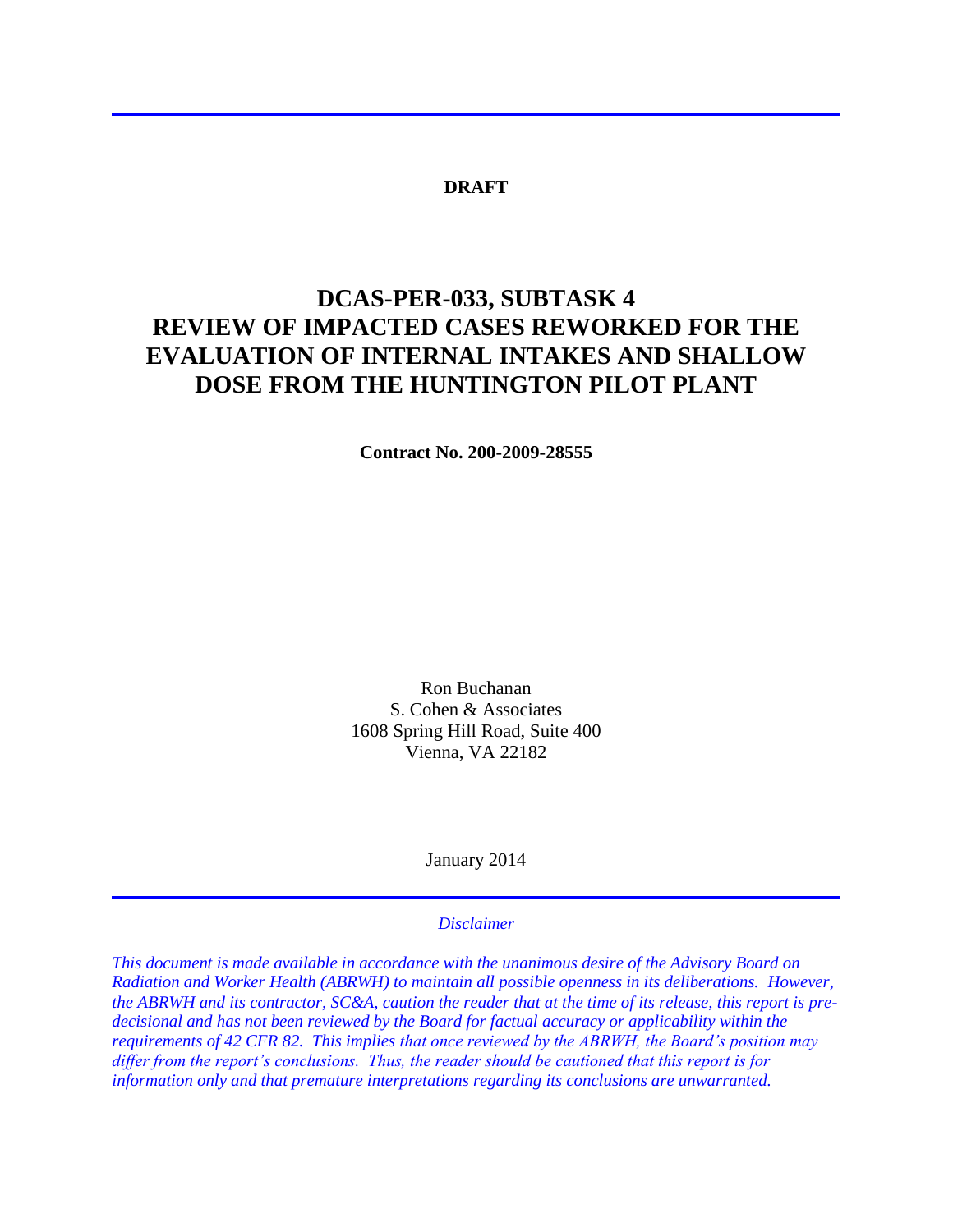| <b>Effective Date:</b> | <b>Revision No.</b> | Document No.                   | Page No.                                      |
|------------------------|---------------------|--------------------------------|-----------------------------------------------|
| 2014<br>January 15.    | Draft`              | DCAS-PER-033, Subtask 4 Review | $\angle$ of 1 <sup><math>\degree</math></sup> |

| S. Cohen & Associates:                                                                                                                                                           | Document No.                   |
|----------------------------------------------------------------------------------------------------------------------------------------------------------------------------------|--------------------------------|
| <b>Technical Support for the Advisory Board on</b>                                                                                                                               | DCAS-PER-033, Subtask 4 Review |
| <b>Radiation &amp; Worker Health Review of</b>                                                                                                                                   | <b>Effective Date:</b>         |
| <b>NIOSH Dose Reconstruction Program</b>                                                                                                                                         | Draft – January 15, 2014       |
| DCAS-PER-033, SUBTASK 4 REVIEW OF<br><b>CASES REWORKED FOR THE</b><br><b>EVALUATION OF INTERNAL INTAKES</b><br><b>AND SHALLOW DOSE FROM THE</b><br><b>HUNTINGTON PILOT PLANT</b> | Page 2 of 12                   |
|                                                                                                                                                                                  | Supersedes:                    |
| Task Manager:                                                                                                                                                                    | N/A                            |
| Date:<br>U. Hans Behling, PhD                                                                                                                                                    |                                |
|                                                                                                                                                                                  | Reviewer:                      |
| Project Manager:                                                                                                                                                                 | John Stiver                    |
| Date:<br>John Stiver, MS, CHP                                                                                                                                                    |                                |

## **Record of Revisions**

| <b>Revision</b><br><b>Number</b> | <b>Effective Date</b> | <b>Description of Revision</b> |
|----------------------------------|-----------------------|--------------------------------|
| $0$ (Draft)                      | 01/15/2014            | Initial issued.                |
|                                  |                       |                                |
|                                  |                       |                                |
|                                  |                       |                                |
|                                  |                       |                                |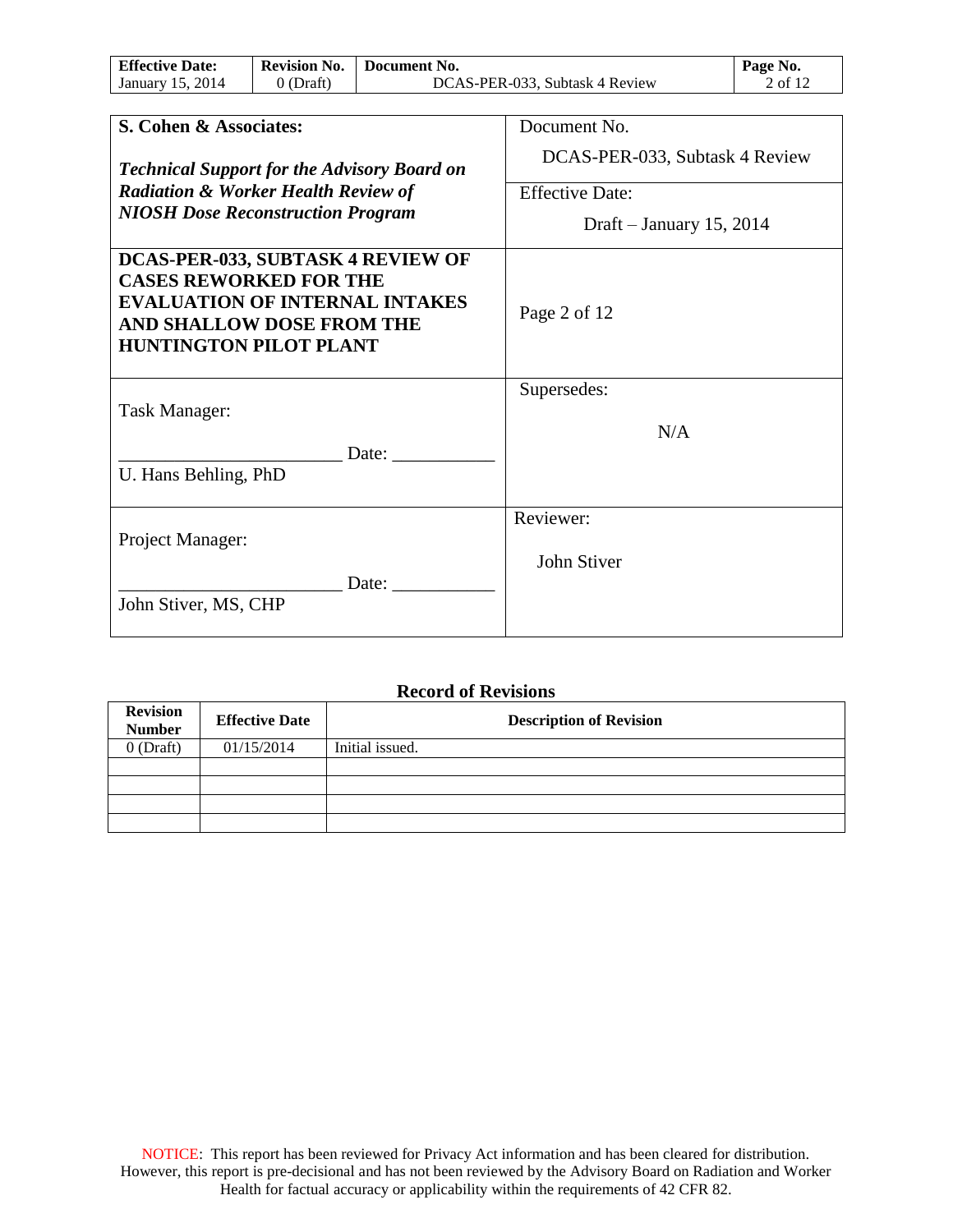| <b>Effective Date:</b> | <b>Revision No.</b> | Document No.                   | Page No. |
|------------------------|---------------------|--------------------------------|----------|
| January 15, 2014       | 0 (Draft)           | DCAS-PER-033, Subtask 4 Review | 3 of 12  |

# **TABLE OF CONTENTS**

| 1.0 |     |                                                                            |  |
|-----|-----|----------------------------------------------------------------------------|--|
| 2.0 |     |                                                                            |  |
|     | 2.1 |                                                                            |  |
|     | 2.2 |                                                                            |  |
|     | 2.3 | SC&A's Review of DCAS-PER-033 Issue Related to Case $\#$ [A – redacted]  8 |  |
| 3.0 |     |                                                                            |  |
|     | 3.1 |                                                                            |  |
|     | 3.2 |                                                                            |  |
|     | 3.3 | SC&A's Review of DCAS-PER-033 Issue Related to Case #[B -redacted]  10     |  |
| 4.0 |     |                                                                            |  |
| 5.0 |     |                                                                            |  |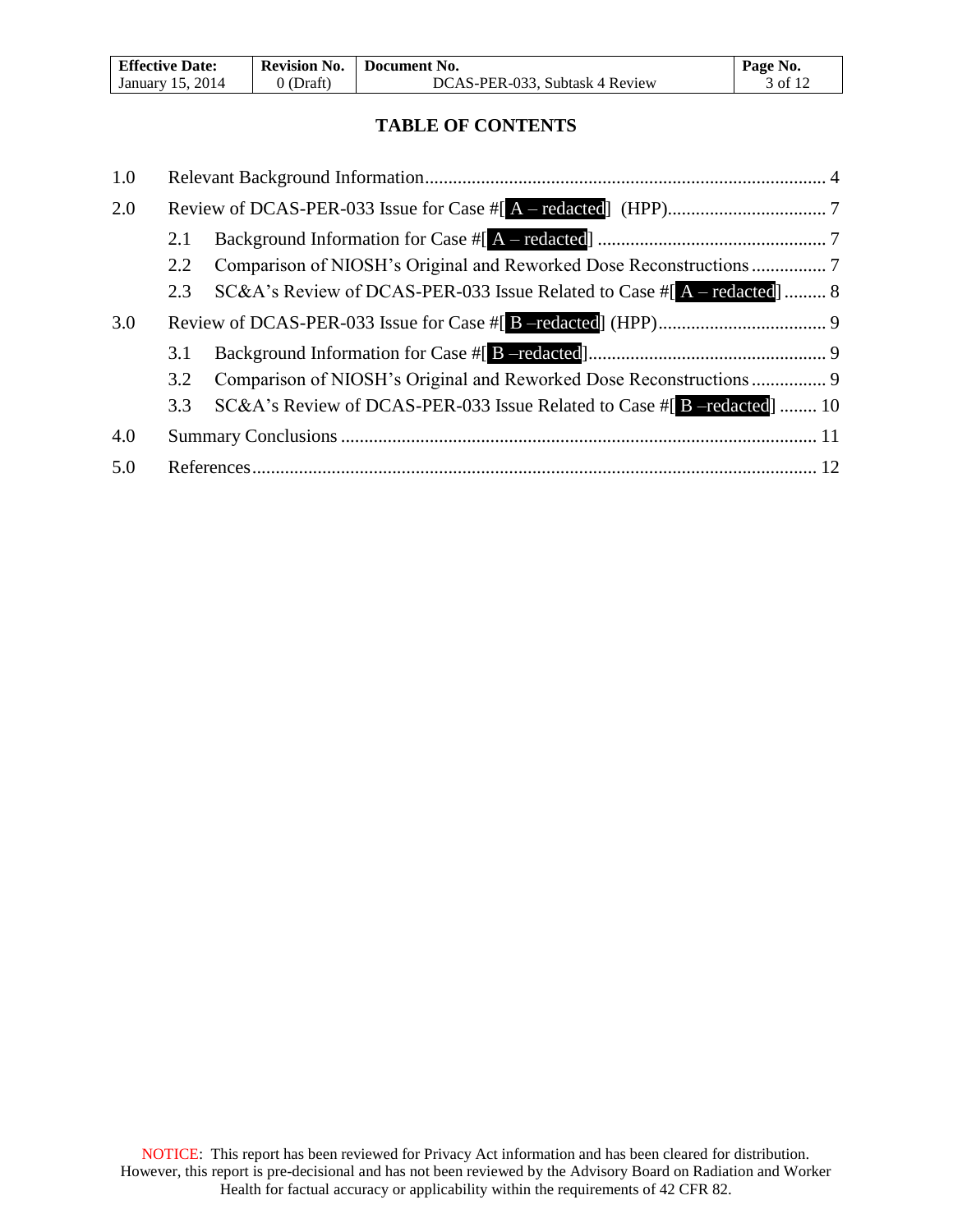| <b>Effective Date:</b> | <b>Revision No.</b> | Document No.                   | Page No.             |
|------------------------|---------------------|--------------------------------|----------------------|
| 2014<br>January 15.    | (Draft)             | DCAS-PER-033, Subtask 4 Review | $-4.0$ f $1^{\circ}$ |

# **1.0 RELEVANT BACKGROUND INFORMATION**

S. Cohen and Associates (SC&A) was tasked by the Advisory Board on Radiation and Worker Health to conduct a review of DCAS-PER-033, *Huntington Pilot Plant TBD Revision* (DCAS 2011). The terms *Huntington Pilot Plant* and *Reduction Pilot Plant* are often used interchangeably; therefore, the term Huntington Pilot Plant (HPP) will be used in this report*.*  DCAS-PER-033 was issued to determine the number of claims impacted by the revision to the HPP technical basis document (TBD) of 2008, OCAS-TKBS-0004 (OCAS 2008). The revised TBD provided an increase in the recommended internal intakes for the periods 1956–1963 and 1978–1979, and additional hand/forearm shallow dose recommendations.

On July 18, 2013, SC&A submitted to the Procedures Review Subcommittee (PRSC) our review of NIOSH's program evaluation report (PER), DCAS-PER-033 (SC&A 2013). In conducting a PER review, SC&A is committed to perform five subtasks, as specified below:

- Subtask 1: Assess NIOSH's evaluation/characterization of the "issue" and its potential impacts on Dose Reconstruction (DR). Our assessment intends to ensure that the "issue" was fully understood and characterized in the PER.
- Subtask 2: Assess NIOSH's specific methods for corrective action. In instances where the PER involves a technical issue that is supported by document(s) (e.g., white papers, technical information bulletins, procedures) that have not yet been subjected to a formal SC&A review, Subtask 2 will include a review of the scientific basis and/or sources of information to ensure the credibility of the corrective action and its consistency with current/consensus science. Conversely, if such technical documentation has been formalized and previously subjected to a review by SC&A, Subtask 2 will simply provide a brief summary/conclusion of this review process.
- Subtask 3: Evaluate the PER's stated approach for identifying the universe of potentially affected DRs, and assess the criteria by which a subset of potentially affected DRs was selected for re-evaluation. The third step may have important implications in instances where the universe of previously denied DRs is very large and, for reasons of practicality, NIOSH's re-evaluation is confined to a subset of DRs that, based on their scientific judgment, have the potential to be significantly affected by the PER. In behalf of Subtask 3, SC&A will also evaluate the timeliness for the completion of the PER.
- Subtask 4: Conduct audits of DRs affected by the PER under review. The number of DRs selected for audit for a given PER will vary, based on important elements such as (1) the number of target organs/tissues that may be impacted by a PER, (2) the method/data that were employed in the original DR, and (3) the time period, work location, and job function(s) that characterize the DR of a claim. (It is assumed that the selection of the DRs and the total number of DR audits per PER will be made by the Advisory Board.)
- Subtask 5: Prepare a comprehensive written report that contains the results of the above-stated subtasks, along with our review conclusions.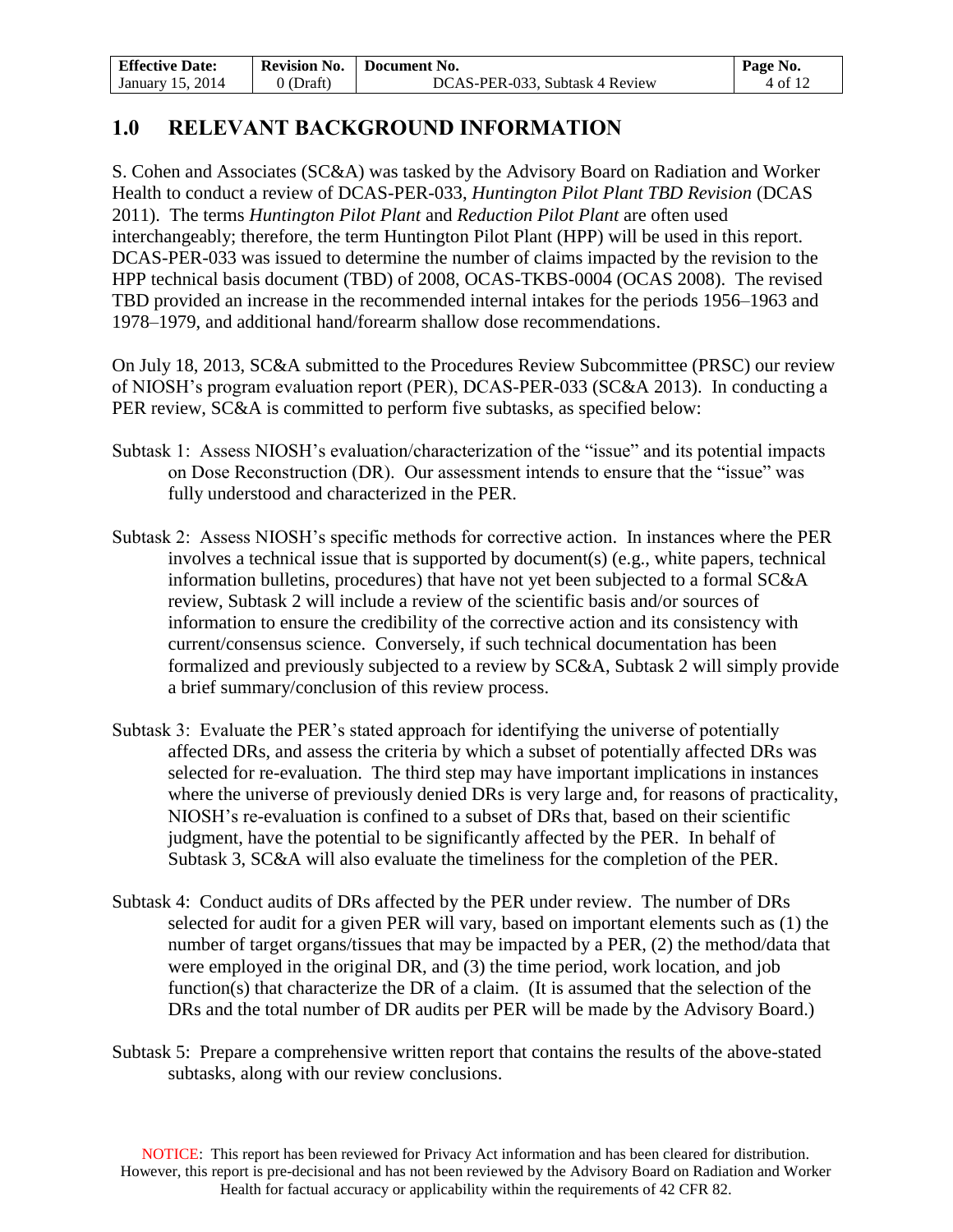| <b>Effective Date:</b> | <b>Revision No.</b> | Document No.                   | Page No. |
|------------------------|---------------------|--------------------------------|----------|
| 2014<br>January 15.    | (Draft)             | DCAS-PER-033. Subtask 4 Review | 5 of 12  |

This report fulfills the requirement defined in Subtask 4, "Conduct audits of DRs affected by the PER under review." Under Section 2.0 of DCAS-PER-033 (DCAS 2011), NIOSH identified the following issue, for which some cases may require re-evaluation.

*Several changes in the Dose Reconstruction methodology occurred in this revision to the TBD. Most changes reflect a decrease in the estimated dose. However, the estimate of internal dose increased from 1956 through 1963 and for 1978 and 1979. The inhalation estimate for operators went from approximately 3.83 pCi/day (1400 pCi/yr) to 44 pCi/day. The original intake was the geometric mean of a*  lognormal distribution with a geometric standard deviation of 4.3. The new estimate *is a single bounding value.*

Using the following criteria as outlined in Section 3.0 of DCAS-PER-033, NIOSH identified 32 cases that were completed before OCAS-TKBS-0004 (OCAS 2008) was released.

- *1. Probability of Causation (PC) less than 50%*
- *2. Most recent version of the dose reconstruction approved by DCAS on or prior to August 13, 2008*
- *3. Employed at the Reduction Pilot Plant between 1956 and 1963 or during 1978 or 1979*

According to DCAS-PER-033, NIOSH recalculated all the external and internal doses for all 32 cases using the dose recommendations in OCAS-TKBS-0004 (OCAS 2008) and found that, while some of the probability of causation (POC) values increased and some decreased, none of the POCs exceeded 50%; therefore, NIOSH did not ask the Department of Labor (DOL) to return any of the claims for a complete DR revision.

SC&A reviewed the potential claims on the NIOSH/DCAS Claims Tracking System (NOCTS) database and concurs with NIOSH's identification of the number of cases potentially impacted by DCAS-PER-033. Therefore, SC&A recommended that the Advisory Board assign the necessary cases for SC&A's evaluation concerning the correct implementation of DCAS-PER-033.

At the November 7, 2013, PRSC meeting, the following criteria for evaluation of reworked cases for DCAS-PER-033 were selected:

*For PER-033, HPP, the applicable criteria for selection of cases are as follows (must have POC<50% and DR after 8/13/2008):* 

- *1) A case that includes internal dose assignment during 1956–1963 and/or 1978, and/or 1979 (these are the periods the intakes increased).*
- *2) A case that includes shallow dose assignment to the hands and forearms during the period 1956–1963 and/or 1978, and/or 1979 (there* [sic] *are the periods of additional recommendations).*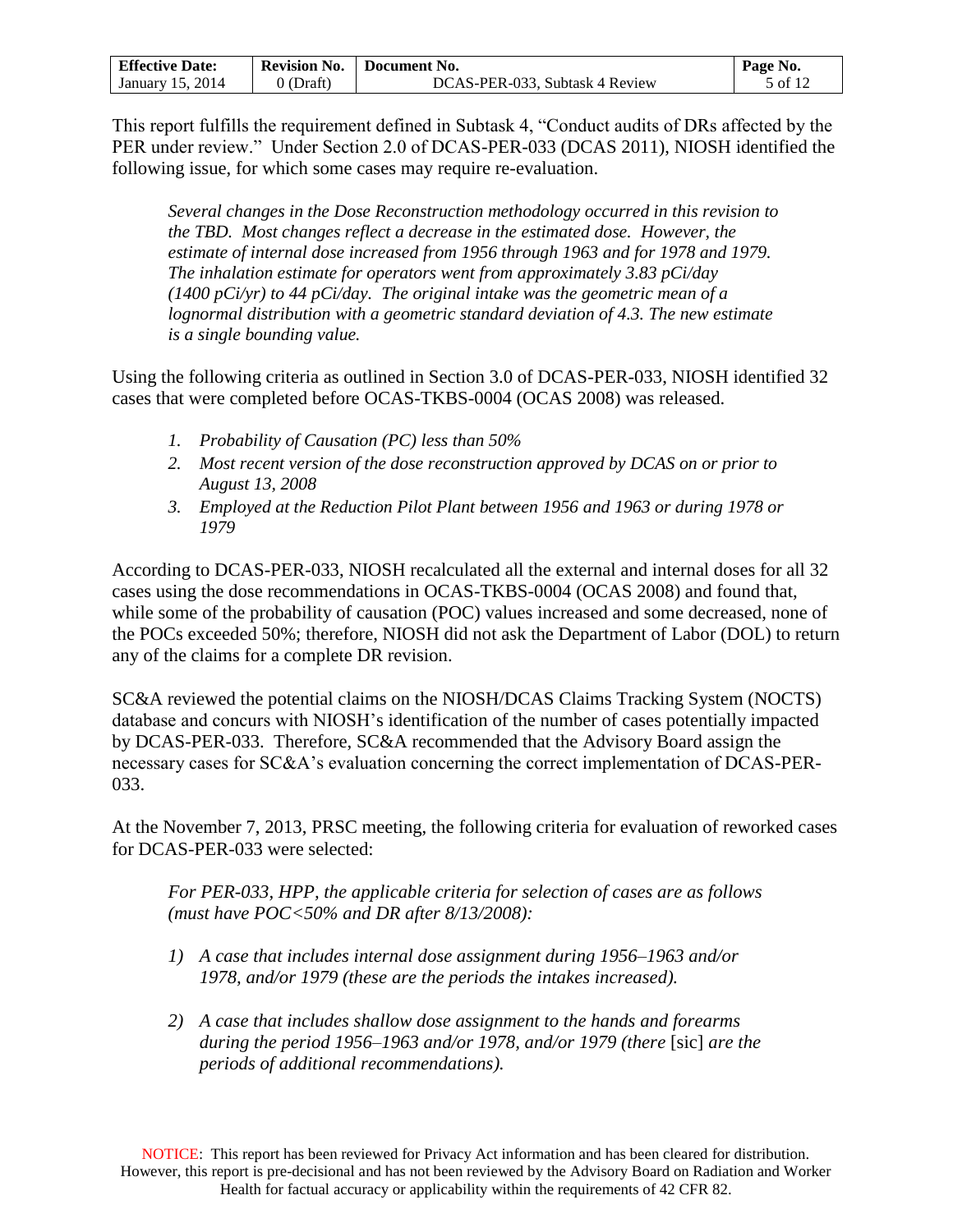| <b>Effective Date:</b> | <b>Revision No.</b> | Document No.                   | Page No. |
|------------------------|---------------------|--------------------------------|----------|
| January 15, 2014       | J (Draft)           | DCAS-PER-033. Subtask 4 Review | 6 of 12  |

SC&A was tasked with reviewing the applicable reworked dose evaluations. It was determined that SC&A's review should be limited to evaluating only those methods and corrective actions introduced in the re-evaluated dose that relate strictly to issues addressed in DCAS-PER-033. Two relevant cases were provided to SC&A by NIOSH on December 9, 2013. Presented in Section 2.0 is SC&A's focused review to determine whether the internal doses and hand/forearm doses associated with the two selected cases were correctly assigned per recommendations in DCAS-PER-033. In reviewing the two cases selected by the PRSC, SC&A found that the NIOSH file "PER-033 Reduction Pilot Plant.xls" dated June 5, 2013, appears to list the incorrect *PER CLAIM ID* cross reference code to the case number for Cases #[ **A – redacted**] and #[ **B – redacted**]. Comparing the POC values from the original and reworked cases, SC&A found that the POC values listed in the table in Section 3.2 of DCAS-PER-033, page 2, match Case #[ **A – redacted**] to Claim AE, and Case #[ **B –redacted**] to Claim R; whereas, the "PER-033 Reduction Pilot Plant.xls" document lists Case #[ **A – redacted**] as Claim P, and Case #[ **B – redacted**] as Claim AB. This did not impact the dose or POC determinations, but did create initial tracking issues.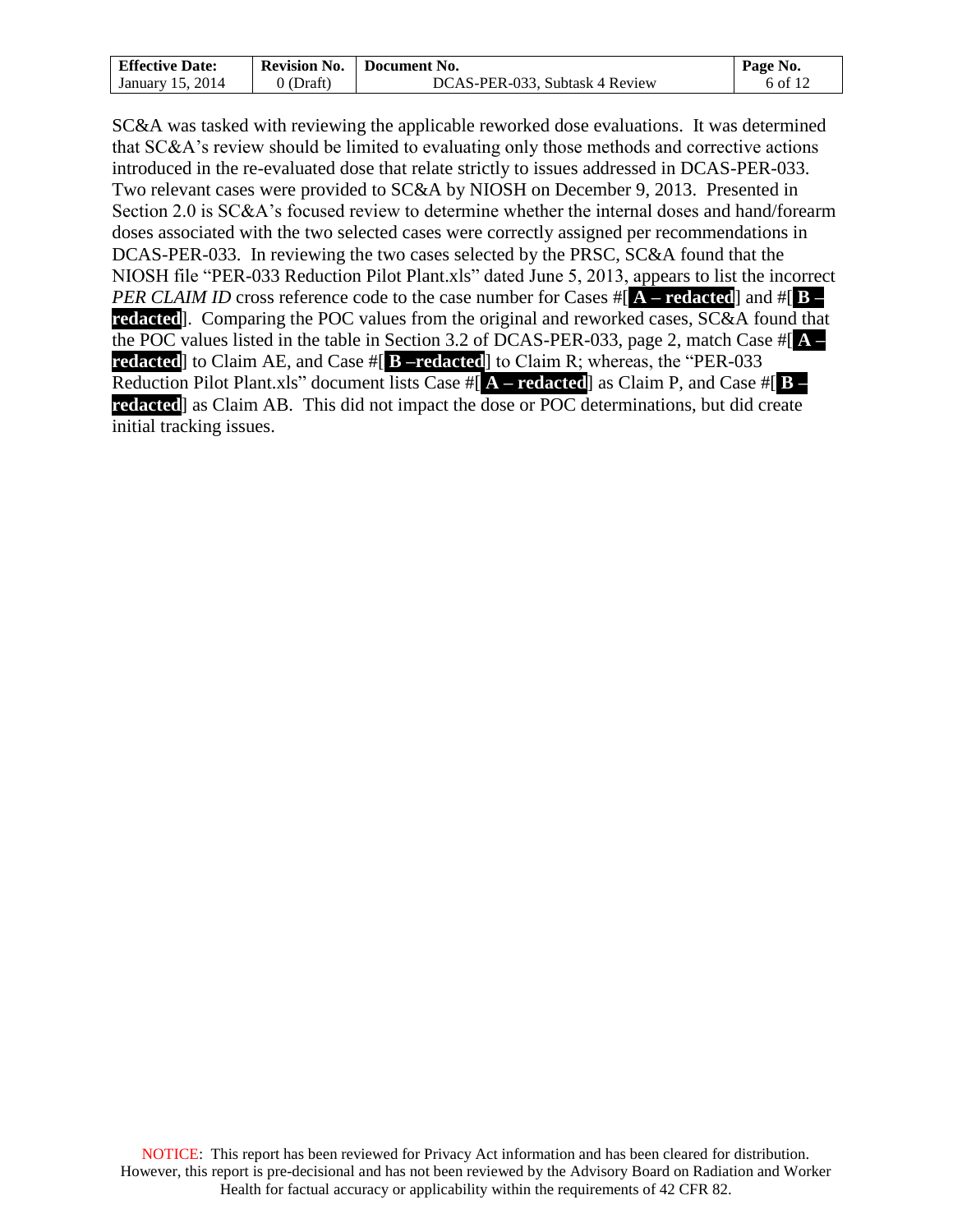| <b>Effective Date:</b> | <b>Revision No.</b> | Document No.                   | Page No. |
|------------------------|---------------------|--------------------------------|----------|
| January 15, 2014       | (Draft)             | DCAS-PER-033, Subtask 4 Review | 7 of 12  |

# **2.0 REVIEW OF DCAS-PER-033 ISSUE FOR CASE #[ A – REDACTED] (HPP)**

# **2.1 BACKGROUND INFORMATION FOR CASE #[ A – REDACTED]**

Case #[ **A – redacted**] represents an energy employee (EE) who worked at the HPP from [**redacted**]. During this worker's employment, the EE worked as a [**redacted**]**,** and, according to the Computer-Assisted Telephone Interview (CATI), the EE worked throughout the site on various equipment. The EE was diagnosed with **cancer of the skin of the hand** (ICD-9 Code 172.6) in [**redacted**]. The EE was not monitored for external photon and electron exposures or internal intakes during employment; therefore, the recommendations for assigning internal intakes from OCAS-TKBS-0004 (ORAUT 2008) Table 5, page16, were used in this case.

# **2.2 COMPARISON OF NIOSH'S ORIGINAL AND REWORKED DOSE RECONSTRUCTIONS**

NIOSH performed the original DR of Case #[ **A – redacted**] in February 2004. The claim was reworked in June 2011 due to revisions in the TBD for HPP.

NIOSH indicated that the original DR was an **overestimate** of dose. In the original DR, NIOSH calculated a total dose of **10.580 rem** to the skin of the hand, using recommendations in ORAUT-TKBS-0004 (ORAUT 2004). Based on this assigned dose estimate, the DOL determined the POC to be **39.20%** and the claim was denied.

Using the most current TBD, OCAS-TKBS-0004 (OCAS 2008), a total dose to the skin of the hand of **5.058 rem** was derived. Table 1 provides a comparison of the original and revised external and internal organ dose estimates for the skin of the hand, and POC values. It should be noted that the values cited in Table 1 were extracted directly from NIOSH's IREP tables and files. With the exception of internal dose and shallow hand dose, SC&A has not assessed the accuracy/correctness of other external doses listed in Table 1, since performing such an assessment is beyond the scope of this Subtask 4 report.

## **Table 1. Comparison of NIOSH Estimated External/Internal Dose to the Skin of the Hand and Resulting POC in the Original DR and from Applying DCAS-PER-033**

| <b>Dose Categories</b>   | <b>Original Dose (rem)</b> | <b>Revised Dose (rem)</b> |
|--------------------------|----------------------------|---------------------------|
| <b>External Photon</b>   | 1.258                      | 0.393                     |
| <b>External Electron</b> | 8.217                      | 1.890                     |
| <b>Medical X-ray</b>     | 1.100                      | 2.700                     |
| <b>Internal</b>          | 0.004                      | 0.075                     |
| Total:                   | 10.580                     | 5.058                     |
| POC                      | $39.2\%$                   | 22.55%                    |

As shown in Table 1, a revised hand skin dose of **5.058 rem** was derived by NIOSH, with a resulting POC of **22.55%.**

NOTICE: This report has been reviewed for Privacy Act information and has been cleared for distribution. However, this report is pre-decisional and has not been reviewed by the Advisory Board on Radiation and Worker Health for factual accuracy or applicability within the requirements of 42 CFR 82.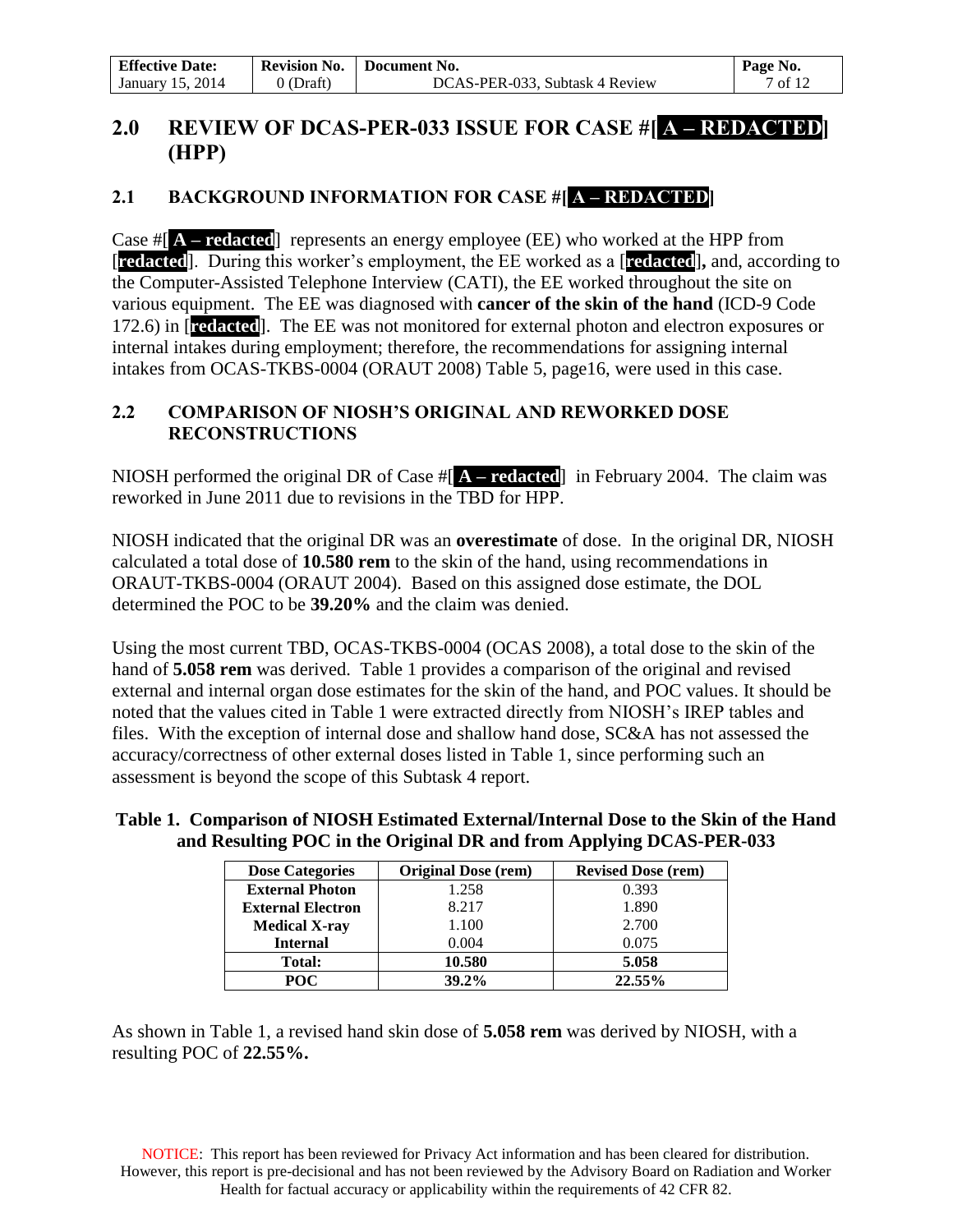| <b>Effective Date:</b> | <b>Revision No.</b> | Document No.                   | Page No. |
|------------------------|---------------------|--------------------------------|----------|
| January 15, 2014       | 0 (Draft)           | DCAS-PER-033. Subtask 4 Review | 8 of 12  |

## **2.3 SC&A'S REVIEW OF DCAS-PER-033 ISSUE RELATED TO CASE #[ A – REDACTED]**

As directed by the PRSC, SC&A's review of Case #[ **A – redacted**] focused on revised internal dose, and the shallow dose to the hand, as specified by the criteria in DCAS-PER-033. Case #[**A – redacted**] required the doses to be reworked, since the EE worked at HPP sometime during the period 1956*–*1963.

#### Original DR

The original DR (performed in 2004) assigned internal intakes using the recommended intake values from Table 5, page 8, of ORAUT-TKBS-0004 (ORAUT 2004) in the chronic annual workbook (CADW) and entered the resulting doses in the Interactive Radioepidemiological Program (IREP) Input table. NIOSH also assigned a shallow dose to the hand of 0.85 rem/year (>15 keV electrons), as recommended on page 12 of that document.

#### Reworked DR

In the reworked dose evaluation (performed in 2011), NIOSH used the recommended internal intake values from Table 5, page 16, of OCAS-TKBS-0004 (OCAS 2008) in the CADW and entered the resulting doses in the IREP Input table. Additionally, NIOSH used the recommended annual 0.270 rem shallow electron dose to the hand for non-operators from Table 6, page 17, of OCAS-TKBS-0004. The new IREP Input table (which contained other revised doses according to OCAS-TKBS-0004 recommendations) was used to determine the revised POC.

#### SC&A's Evaluation

SC&A evaluated the recent dose evaluation and concurs that NIOSH used the correct intake values and assigned the higher dose considering the potential solubility types (Type M and Type S). Additionally, NIOSH correctly re-evaluated the shallow dose to the hand. The resulting dose values were entered correctly in the IREP Input table [along with other revised dose values according to OCAS-TKBS-0004 (OCAS 2008)] and used to determine the final POC. SC&A had no findings concerning this case in view of DCAS-PER-033.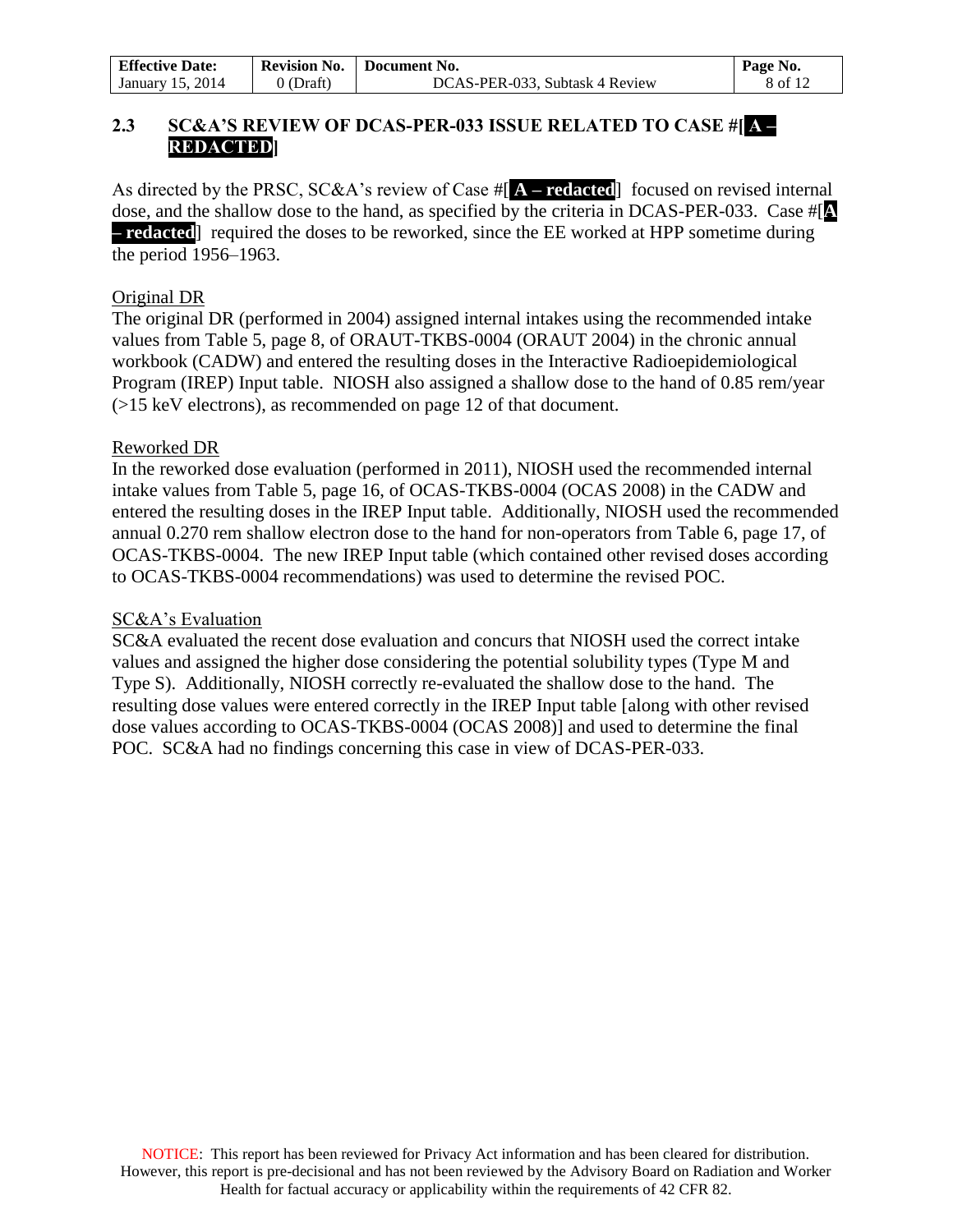| <b>Effective Date:</b> | <b>Revision No.</b> | Document No.                   | Page No. |
|------------------------|---------------------|--------------------------------|----------|
| January 15, 2014       | (Draft)             | DCAS-PER-033, Subtask 4 Review | 9 of 12  |

# **3.0 REVIEW OF DCAS-PER-033 ISSUE FOR CASE #[ B – REDACTED] (HPP)**

# **3.1 BACKGROUND INFORMATION FOR CASE #[ B – REDACTED]**

Case #[ **B – redacted**] represents an energy employee (EE) who worked at the HPP from [**redacted**]. During this worker's employment, the EE worked as a [**redacted**]**,** and, according to the Computer-Assisted Telephone Interview (CATI), the EE worked at various locations in the plant. The EE was diagnosed with **Left Bronchogenic Carcinoma** (ICD-9 Code 162) in [**redacted**]. The EE was not monitored for external photon and electron exposures or internal intakes during employment; therefore, the recommendations for assigning internal intakes from OCAS-TKBS-0004 (OCAS 2008) Table 5, page16, were used in this case.

## **3.2 COMPARISON OF NIOSH'S ORIGINAL AND REWORKED DOSE RECONSTRUCTIONS**

NIOSH performed the original DR of Case #[ **B – redacted**] in November 2003. The claim was reworked in June 2011 due to revisions in the TBD for HPP.

NIOSH indicated that the original DR was an **overestimate** of dose. In the original DR, NIOSH calculated a total dose of **5.795 rem** to the lung, using recommendations in ORAUT-TKBS-0004 (ORAUT 2003). (SC&A found that the dose entries in the original IREP Table were correct, but that the summation in the right column was incorrect, which led to an additional 0.055 rem being listed in the dose reconstruction report, i.e., 5.850 rem total dose was reported instead of the correct total dose of 5.795 rem. However, the IREP table and resulting POC were not impacted by this error.) Based on this assigned dose estimate, the DOL determined the POC to be **13.85%** and the claim was denied.

Using the most current TBD, OCAS-TKBS-0004 (OCAS 2008), a total dose to the lung of **20.289 rem** was derived. Table 2 provides a comparison of the original and revised external and internal organ dose estimates for the lung and POC values. It should be noted that the values cited in Table 2 were extracted directly from NIOSH's IREP tables and files. With the exception of internal dose, SC&A has not assessed the accuracy/correctness of these doses, since performing such an assessment is beyond the scope of this Subtask 4 report.

## **Table 2. Comparison of NIOSH Estimated External/Internal Dose to the Skin of the Hand and Resulting POC in the Original DR and From Applying DCAS-PER-033**

| <b>Dose Categories</b> | <b>Original Dose (rem)</b> | <b>Revised Dose (rem)</b> |
|------------------------|----------------------------|---------------------------|
| <b>External Photon</b> | 1.925                      | 0.475                     |
| <b>Medical X-ray</b>   | 1.596                      | 1.006                     |
| <b>Internal</b>        | 2.274                      | 18.808                    |
| <b>Total:</b>          | 5.795                      | 20.289                    |
| POC.                   | 13.85%                     | 21.63%                    |

As shown in Table 2, a revised lung dose of **20.289 rem** was derived by NIOSH, with a resulting POC of **21.63%.**

NOTICE: This report has been reviewed for Privacy Act information and has been cleared for distribution. However, this report is pre-decisional and has not been reviewed by the Advisory Board on Radiation and Worker Health for factual accuracy or applicability within the requirements of 42 CFR 82.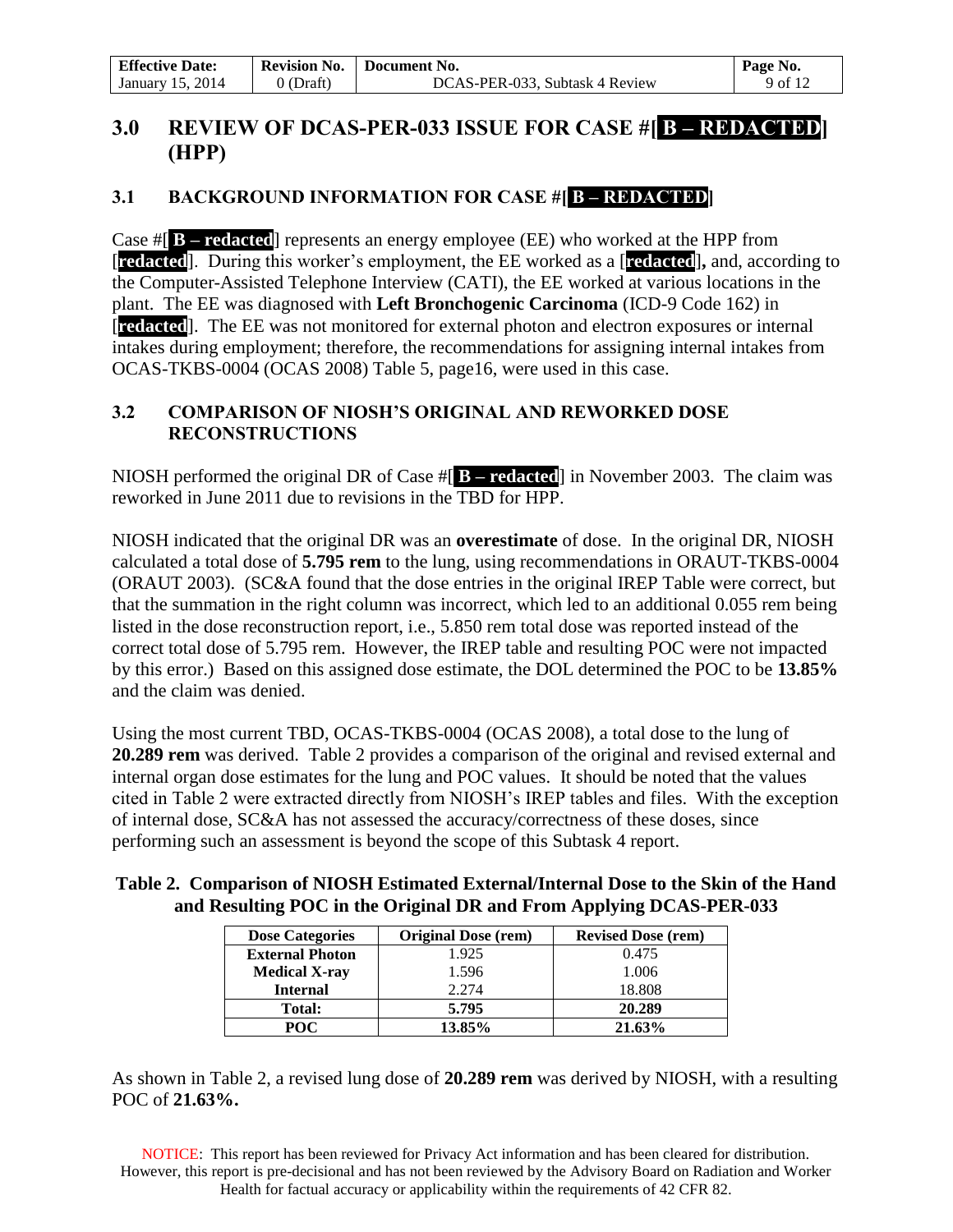| <b>Effective Date:</b> | <b>Revision No.</b> | Document No.                   | Page No.                                  |
|------------------------|---------------------|--------------------------------|-------------------------------------------|
| 2014<br>January 15,    | 0 (Draft)           | DCAS-PER-033, Subtask 4 Review | $10$ of 1 <sup><math>\degree</math></sup> |

## **3.3 SC&A'S REVIEW OF DCAS-PER-033 ISSUE RELATED TO CASE #[ B – REDACTED]**

As directed by the PRSC, SC&A's review of Case #[ **B – redacted**] focused on revised internal dose, as specified in DCAS-PER-033. Case #[ **B – redacted**] required the doses to be reworked, since the EE worked at HPP sometime during the period 1956*–*1963.

#### Original DR

The original DR (performed in 2003) assigned internal intakes using the recommended intake values in ORAUT-TKBS-0004 (ORAUT 2003) in the CADW and entered the resulting doses into the IREP Input table.

#### Reworked DR

In the reworked dose evaluation (performed in 2011), NIOSH used the recommended internal intake values from Table 5, page 16, of OCAS-TKBS-0004 (OCAS 2008) in the CADW and entered the resulting doses in the IREP Input table. The new IREP Input table (which contained other revised doses according to OCAS-TKBS-0004 recommendations) was used to determine the revised POC.

#### SC&A's Evaluation

SC&A evaluated the recent dose evaluation and concurs that NIOSH used the correct intake values and assigned the higher dose considering the potential solubility types (Type M and Type S). The resulting dose values were entered correctly in the IREP Input table [along with other revised dose values according to OCAS-TKBS-0004 (OCAS 2008)] and used to determine the final POC. SC&A had no findings concerning this case in view of DCAS-PER-033.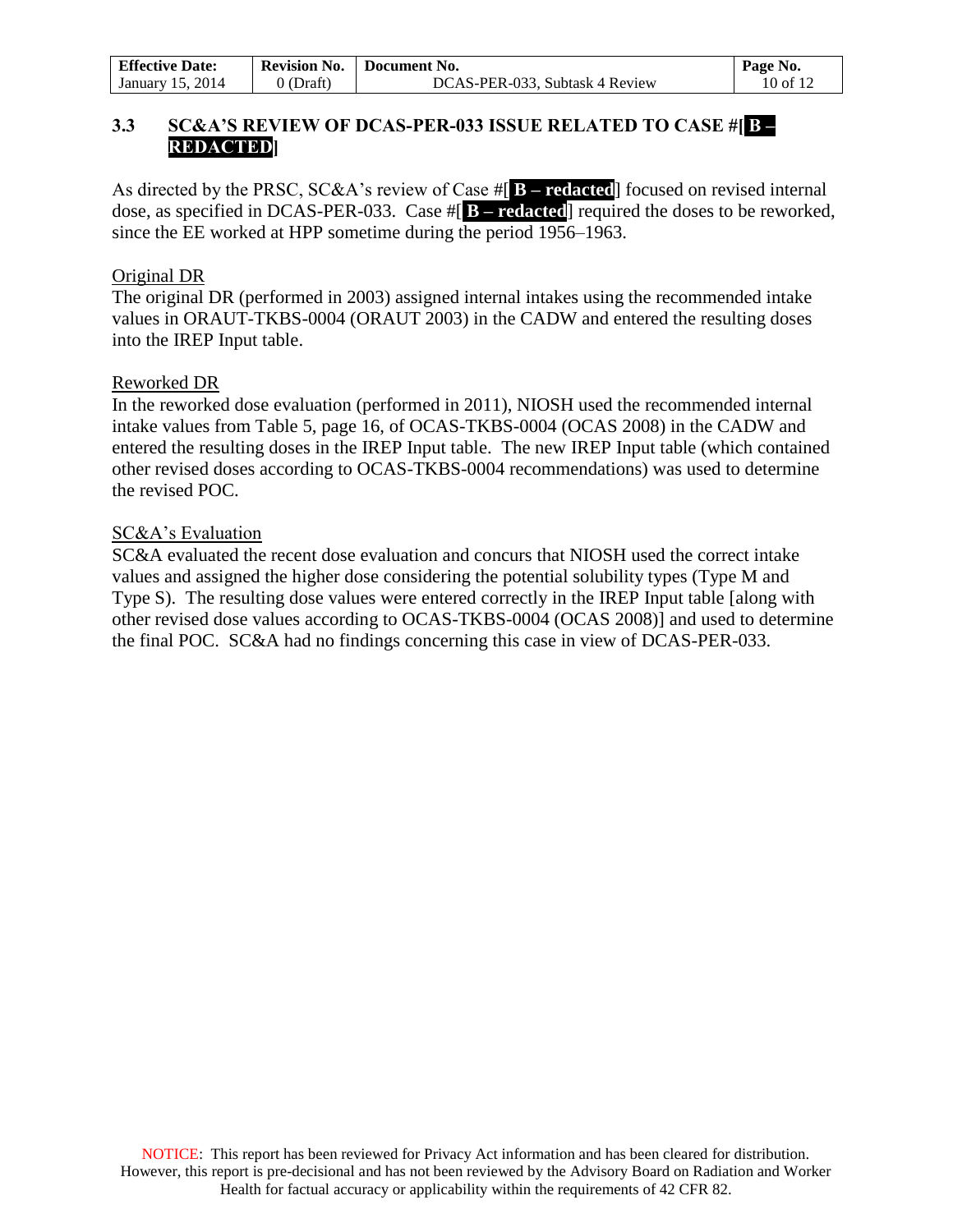| <b>Effective Date:</b> | <b>Revision No.</b> | Document No.                   | Page No.         |
|------------------------|---------------------|--------------------------------|------------------|
| 2014<br>January 15     | (Draft              | DCAS-PER-033, Subtask 4 Review | 10 <sup>17</sup> |

# **4.0 SUMMARY CONCLUSIONS**

Under SC&A's *A Protocol to Review NIOSH's Program Evaluation Reports (PERs)* (SC&A 2009), Subtask 4 requires the audit of DR case(s) reworked as a result of the PER under review. For DCAS-PER-033, there were 32 cases that met the applicable criteria.

During the November 7, 2013, PRSC meeting, SC&A was tasked with evaluating the appropriate cases concerning the application of DCAS-PER-033.

This current report satisfies the Subtask 4 requirement. For the two cases selected from the 32 cases impacted by DCAS-PER-033, SC&A provided an overview of the case and a brief comparison of doses assigned in the original dose reconstructions and the revised dose estimates. Based on directives from the PRSC, SC&A's audit of the two cases focused on those elements of the dose reconstructions that were affected by the issuance of DCAS-PER-033. Therefore, our audit determined if internal doses and hand doses were appropriate for these cases, and if so, if they were assigned correctly.

As discussed in Section 2, SC&A found that NIOSH did correctly derive the appropriate doses as recommended by DCAS-PER-033. SC&A had no findings in the two cases reviewed concerning the reworked doses as per DCAS-PER-033.